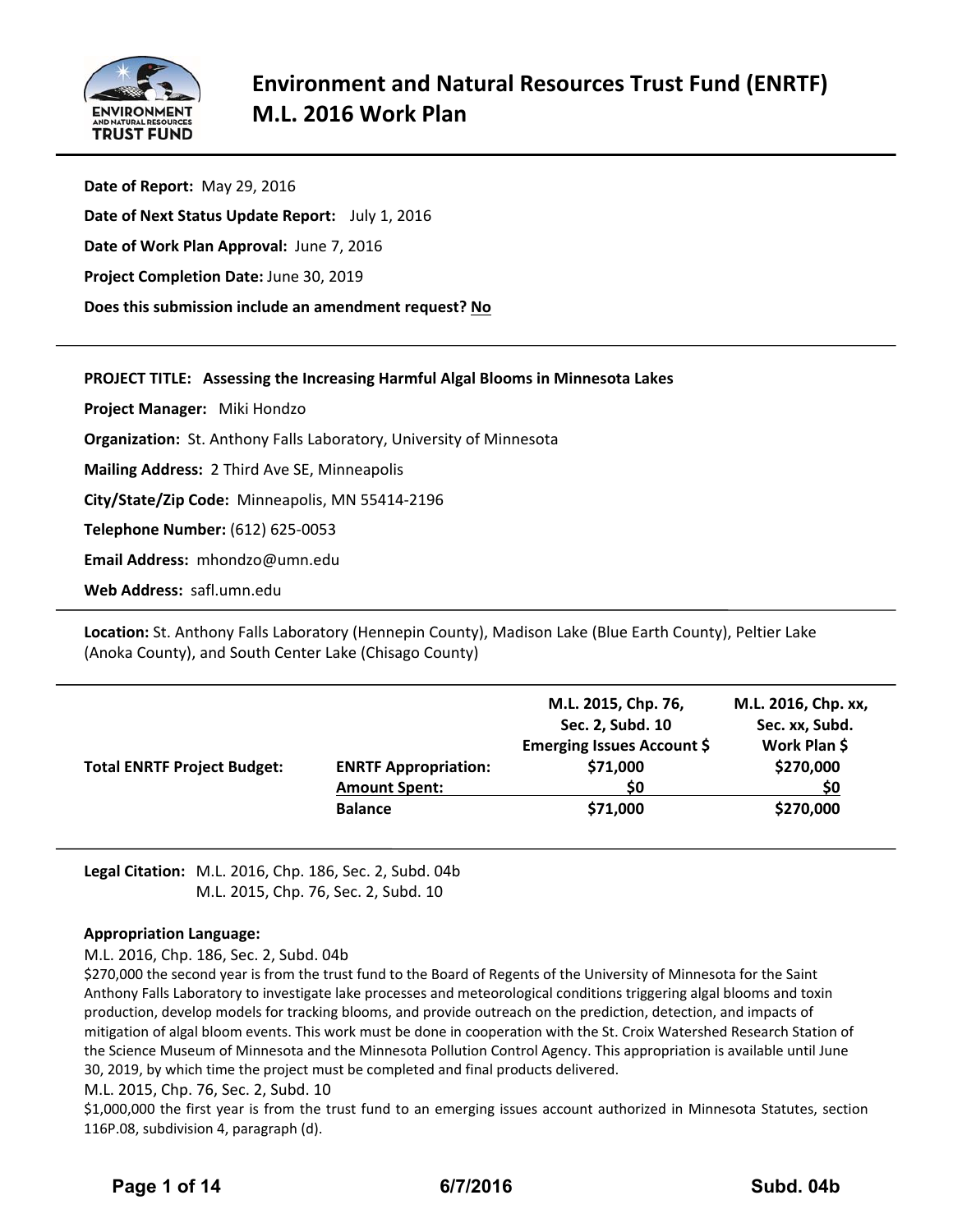Upon the recommendation of the Legislative‐Citizen Commission on Minnesota Resources, the research teams of University of Minnesota (St. Anthony Falls Laboratory; Proposal 038‐B) and the Science Museum of Minnesota (Proposal 037‐B) had a meeting at the LCCMR office on November 10, 2015. In order to facilitate collaboration, eliminate duplicate efforts, and amplify synergistic discoveries related to harmful algal blooms, the researchers established a working agreement on where and when to sample harmful algae in Minnesota lakes.

## **I. PROJECT TITLE: Assessing the Increasing Harmful Algal Blooms in Minnesota Lakes**

## **II. PROJECT STATEMENT:**

Harmful algae including cyanobacteria are photosynthetic organisms that have been populating a growing number of freshwater ecosystems including lakes, rivers, wetlands, and stormwater ponds in Minnesota (Lindon and Heiskary, 2009). Change in land use and agricultural practices have been contributing to the degradation of water quality in Minnesota aquatic ecosystems. Such human-induced activities along with the increasing summer lake water temperatures have been establishing fertile environmental conditions for triggering harmful algal blooms.

The blooms are classified as harmful because the algae (e.g. *Microcystis*) release cyclic heptapeptide hepatoxins, called microcystins, which are harmful to wildlife and humans. Quantifying intra‐cellular toxin production and extra‐cellular toxin concentrations in Minnesota lakes, under variable meteorological and lake physical conditions, is crucial for understanding, predicting, and mitigating harmful algal blooms. The excessive growth of harmful algae and toxin production presents risk to public health (drinking water supply and recreational activity), has economic importance (water quality and transparency) and has ecologic significance (wildlife survival). The biological and chemical processes that trigger excessive growth of harmful algae have been studied extensively, but the meteorological conditions and corresponding lake physical processes that produce, sustain, and destroy algal growth and toxin production have received relatively little attention.

The objective of this study is to determine how lake physical processes and meteorological conditions control *Microcystis* growth and toxin production in Minnesota lakes. Quantifying intra‐cellular toxin production and extra-cellular toxin concentrations under variable meteorological and lake physical conditions is very important for understanding, predicting, and responding to *Microcystis* blooms in Minnesota lakes. In collaboration with the Minnesota Pollution Control Agency and the Science Museum of Minnesota, we propose laboratory and field investigations on harmful algal blooms to 1) develop and deploy a cyanobacterial profiler with wireless data transfer and real‐time data assessment over the Internet; 2) asses *Microcystis* and toxin concentration levels in Minnesota lakes before, after, and during blooms, 3) reproduce in the laboratory lake physical and meteorological conditions able to generate high *Microcystis* growth and toxin concentrations, 4) develop predictive models based on field and laboratory measurements, and 5) establish state‐wide education outreach and training programs.

Lindon M., and S. Heiskary (2009). Blue‐green algal toxin (microcystin) levels in Minnesota lakes, *Lake and Reservoir Management*, 25, 240‐252.

## **III. OVERALL PROJECT STATUS UPDATES:**

**Project Status of July 1, 2016:**

**Project Status as of January 1, 2017:**

**Project Status as of July 1, 2017:**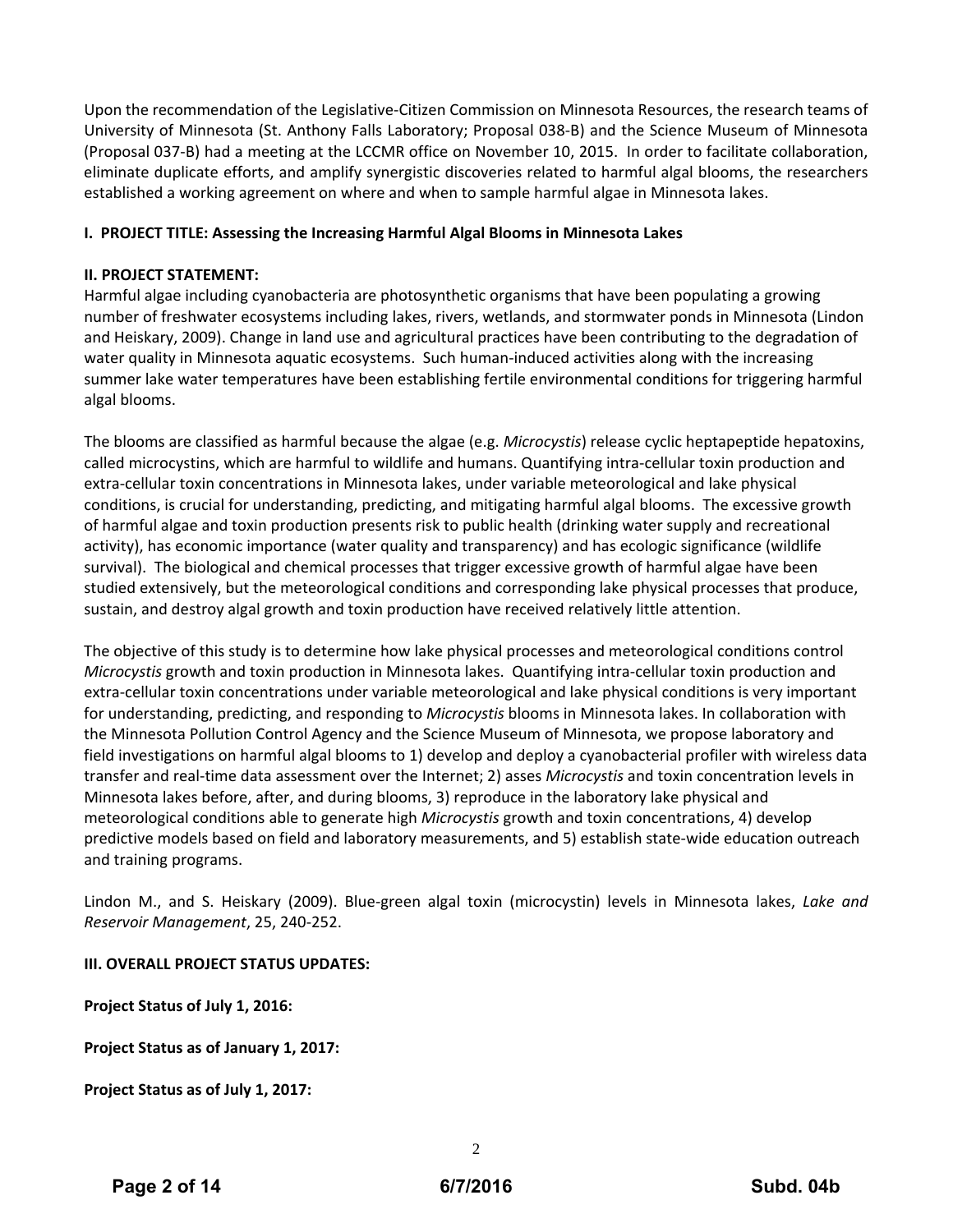**Project Status as of January 1, 2018:**

**Project Status as of July 1, 2018:**

**Project Status as of January 1, 2019:**

**Overall Project Outcomes and Results:**

## **IV. PROJECT ACTIVITIES AND OUTCOMES:**

## **ACTIVITY 1:** Develop and deploy a cyanobacterial profiler

## **Description:**

Harmful algal blooms and related toxic conditions are highly variable in both space and time. Quantifying and understanding them requires novel measurement technologies and monitoring systems not commonly available. Based on our long‐term proven experience in the area of lake water quality monitoring, we will develop a unique and robust cyanobacterial and water quality profiler for continuous monitoring of harmful algal blooms in Minnesota lakes.

The profiler will have wireless data transfer and real‐time data assessment over the Internet. The sampling sensors will generate data over the lake depth including cyanobacterial concentration, temperature, pH, dissolved oxygen, depth, and photosynthetically active radiation. Sampling times and depths will be adjustable over the Internet. The data will provide a virtual field laboratory for research and educational outreach.

During the period Feb‐Apr, 2016, the instrumentation will be developed and laboratory tested at SAFL so that the field monitoring program, scheduled to begin in April, 2016, can commence without delay. The profiler will generate three years of harmful algal blooms monitoring during the "open water", or "ice-free" season (Apr-Oct, 2016‐18). During these periods, we will measure the water quality and meteorological parameters responsible for triggering harmful algal blooms in Minnesota lakes.

| <b>Summary Budget Information for Activity 1:</b> | ENRTF Budget: $$71,000$  |  |
|---------------------------------------------------|--------------------------|--|
|                                                   | Amount Spent: \$0        |  |
|                                                   | <b>Balance: \$71,000</b> |  |

| <b>Outcome</b>                                                                          | <b>Completion Date</b> |
|-----------------------------------------------------------------------------------------|------------------------|
| 1. Cyanobacterial and water quality profiler development, construction and verification | April 1, 2016          |
| at the St. Anthony Falls Laboratory                                                     |                        |
| 2. Cyanobacterial profiler deployment in Madison Lake (Blue Earth County; ID 07-0044).  | June 30, 2016          |
| Data acquisition, wireless transfer, and display over the Internet                      |                        |

## **Activity Status as of July 1, 2016:**

#### **Final Report Summary:**

**ACTIVITY 2:** Investigate lake processes and meteorological conditions triggering harmful algal blooms and toxin production

#### **Description:**

The proposed activity will determine how lake physical processes and meteorological conditions control *Microcystis* bloom and toxin production in Minnesota lakes. In collaboration with the Science Museum of Minnesota and the Minnesota Pollution Control Agency (MPCA), the following lakes are selected for field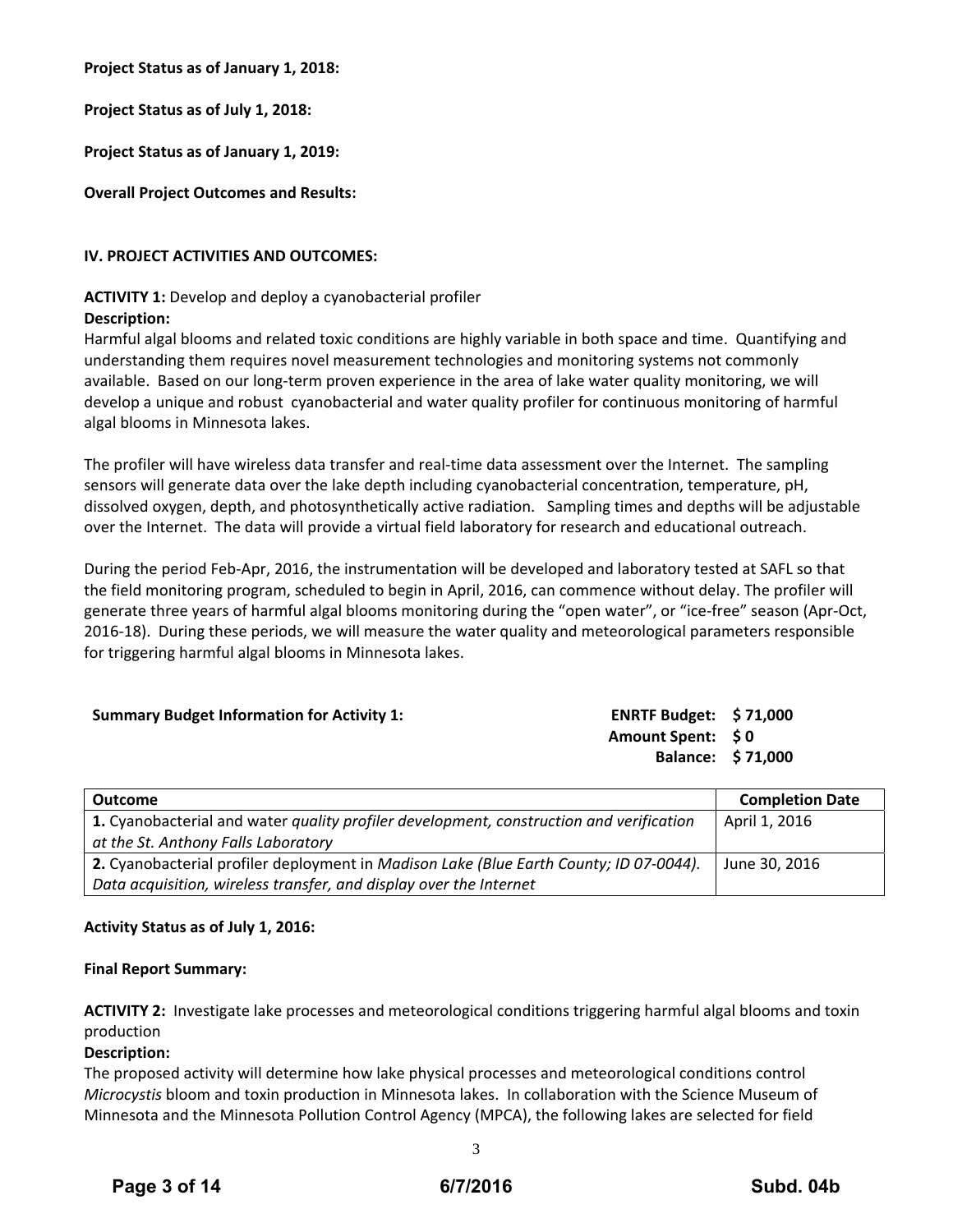measurements: Madison Lake (Blue Earth County; ID 07‐0044), Peltier Lake (Anoka County; ID 02‐0004), and South Center Lake (Chisago County; ID 13‐0027) (please see SECTION IX: Visual Component). The selected lakes are part of the MPCA long‐term monitoring program. The lakes are eutrophic with documented HABs in the past. The morphometry data of selected lakes (maximum depth and lake surface area) indicate that the selected lakes are dimictic (Madison Lake and South Center Lake) and polymictic (Peltier Lake). The proposed cyanobacterial profiler (Activity 1) will be deployed during the "open water" season in Madison Lake (Apr‐Oct, 2016), Peltier Lake (Apr‐Oct, 2017), and South Center Lake (Apr‐Oct, 2018). During these periods, we will measure the water quality and meteorological parameters responsible for triggering harmful algal bloom and toxin production in Minnesota lakes.

Controlled laboratory measurements will be conducted at the St. Anthony Falls Laboratory, University of Minnesota, where we have developed experimental bioreactors and flumes to study *Microcystis* physiology under controlled temperature, light, nutrient, and turbulence conditions. The laboratory experiments will be guided by field measurements in the selected lakes. In the laboratory bioreactors, we will replicate the field conditions and systematically change fluid flow variables (4‐5 turbulence levels) and nutrient concentrations (high and low phosphate and nitrate), while monitoring *Microcystis* growth and toxin production. The proposed toxin measurements will be quantified at the Center for Drug Design, University of Minnesota. The combination of proposed field and laboratory observations will be used to develop methods and tools for detecting and predicting harmful algal blooms and toxin production in Minnesota lakes.

**Summary Budget Information for Activity 2:** 

| <b>ENRTF Budget: \$193,922</b> |                    |
|--------------------------------|--------------------|
| Amount Spent: \$0              |                    |
|                                | Balance: \$193,922 |

| <b>Outcome</b>                                                                                                                                                                                                                                                                                                                                            | <b>Completion Date</b>                                                                                                 |
|-----------------------------------------------------------------------------------------------------------------------------------------------------------------------------------------------------------------------------------------------------------------------------------------------------------------------------------------------------------|------------------------------------------------------------------------------------------------------------------------|
| 1. Quantify meteorological conditions (temperature, wind), lake physical<br>variables (temperature, velocities, light) and nutrient concentrations (nitrate and<br>phosphate) that trigger Microcystis bloom and toxin production in Madison Lake<br>(2016), Peltier Lake (2017), and South Center Lake (2018)                                            | December 31, 2016<br>(Madison Lake)<br>December 31, 2017<br>(Peltier Lake)<br>December 31, 2018<br>(South Center Lake) |
| 2. Quantify physical variables and nutrient concentrations that trigger high Microcystis<br>biomass and Microcystin concentration generation in bioreactors at the St. Anthony<br>Falls Laboratory. The laboratory bioreactors will be populated by the field species of<br>Microcystis (Madison Lake, 2016; Peltier Lake, 2017; South Center Lake, 2018) | June 30, 2017<br>June 30, 2018                                                                                         |
| 3. Determine a combination of meteorological-physical-chemical conditions that<br>maximizes intra-cellular and extra-cellular toxin production                                                                                                                                                                                                            | December 31, 2018                                                                                                      |

# **Activity Status as of January 1, 2017:**

**Activity Status as of July 1, 2017:**

**Activity Status as of January 1, 2018:**

**Activity Status as of July 1, 2018:**

## **Activity Status as of January 1, 2019:**

**Final Report Summary:**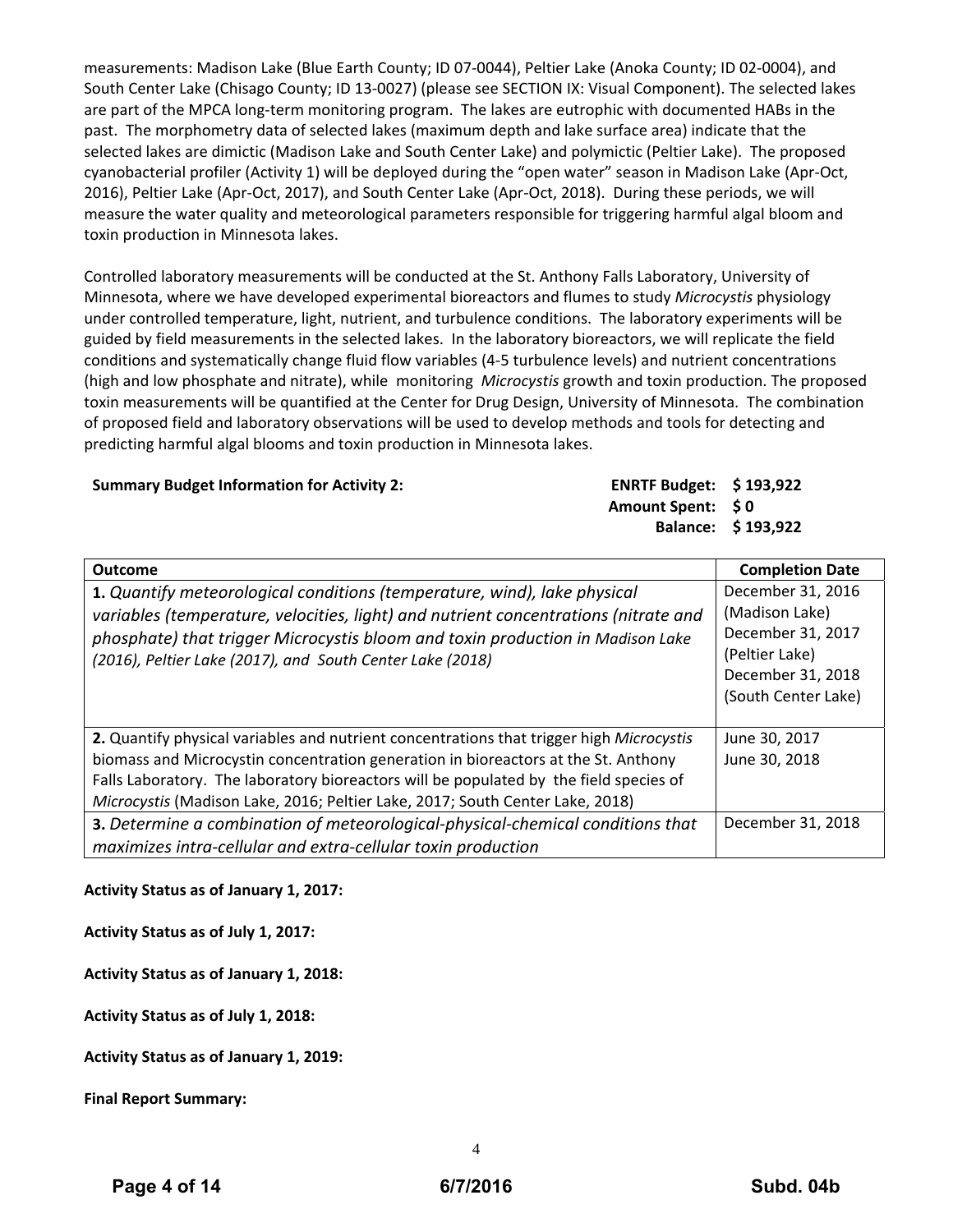## **ACTIVITY 3: Develop models for alerting and reporting harmful algal blooms Description:**

Monitoring harmful algal blooms is difficult because of their patchy and transient distribution in lakes. In addition, toxin detection and harmful algal bloom identification usually take several days after the collection of samples. For the development of predictive models, we thus plan to use identified and verified proxies emerging from the proposed laboratory and field measurements (outcomes of Activity 1 and Activity 2). We will identify statistically significant variablesthat explain the presence of high *Microcystis* biomass and toxin concentrations. The variables will be grouped and implanted in the prediction models of *Microcystis* biomass and toxin production. A guiding principle will be to investigate real‐time available data including air and water temperatures, wind speed, as well as lake specific variables such as lake morphometry, stability, and stratification. An overall objective is to develop simple prediction models, which use the readily available proxies, for alerting and predicting harmful algal blooms and toxin production in Minnesota lakes.

| <b>Summary Budget Information for Activity 3:</b> | ENRTF Budget: $$35,557$  |  |
|---------------------------------------------------|--------------------------|--|
|                                                   | Amount Spent: \$0        |  |
|                                                   | <b>Balance: \$35,557</b> |  |
|                                                   |                          |  |

| Outcome                                                                              | <b>Completion Date</b> |
|--------------------------------------------------------------------------------------|------------------------|
| 1. Develop scaling relationships for assessing HABs and toxin production in MN lakes | March 30, 2018         |
| 2. Develop models for predicting HABs and toxin production in MN lakes               | December 31, 2018      |

## **Activity Status as of July 1, 2018:**

## **Activity Status as of January 1, 2019:**

## **Final Report Summary:**

## **ACTIVITY 4:** Education and public outreach: Detection, prediction, impact mitigation **Description:**

Education and Public Outreach **(EPO)** activity will promote and enhance education and communication on harmful algal blooms in Minnesota lakes. The audience will be water quality managers, lake management associations, public and government agencies, and drinking water utilities. We will identify and form 3 to 5 focus groups (state agencies, watershed managers, public, high school students, graduate students) and asses public awareness and interest on harmful algal blooms. A designated website (hab.safl.umn.edu) will be established and used to conduct the proposed EPO. The educational modules will developed based on the assessment of public awareness, peer-reviewed publications, and our laboratory and field measurement in Minnesota lakes. The educational modules will include 1) field detection (biomass quantification, and toxin evaluation); 2) online reporting; 3) prediction (biomass and toxin concentrations); and 4) mitigation strategies. Selected data and procedures will be available on the website to further promote scientific collaboration with other universities and research groups. A regional workshop is planned to present and provide overview of (1) algae, their identification, and harmful algal blooms, (2) toxin generation and detection, (3) risk to public health and wildlife survival, and (4) prediction and impact mitigation of harmful algal blooms. The workshop will be conducted in December, 2018, at the St. Anthony Falls Laboratory, University of Minnesota. The training portions of workshop will be recorded for future reference.

| <b>Summary Budget Information for Activity 4:</b> | ENRTF Budget: $$40,520$<br>Amount Spent: \$0 | Balance: \$40,520      |
|---------------------------------------------------|----------------------------------------------|------------------------|
| Outcome                                           |                                              | <b>Completion Date</b> |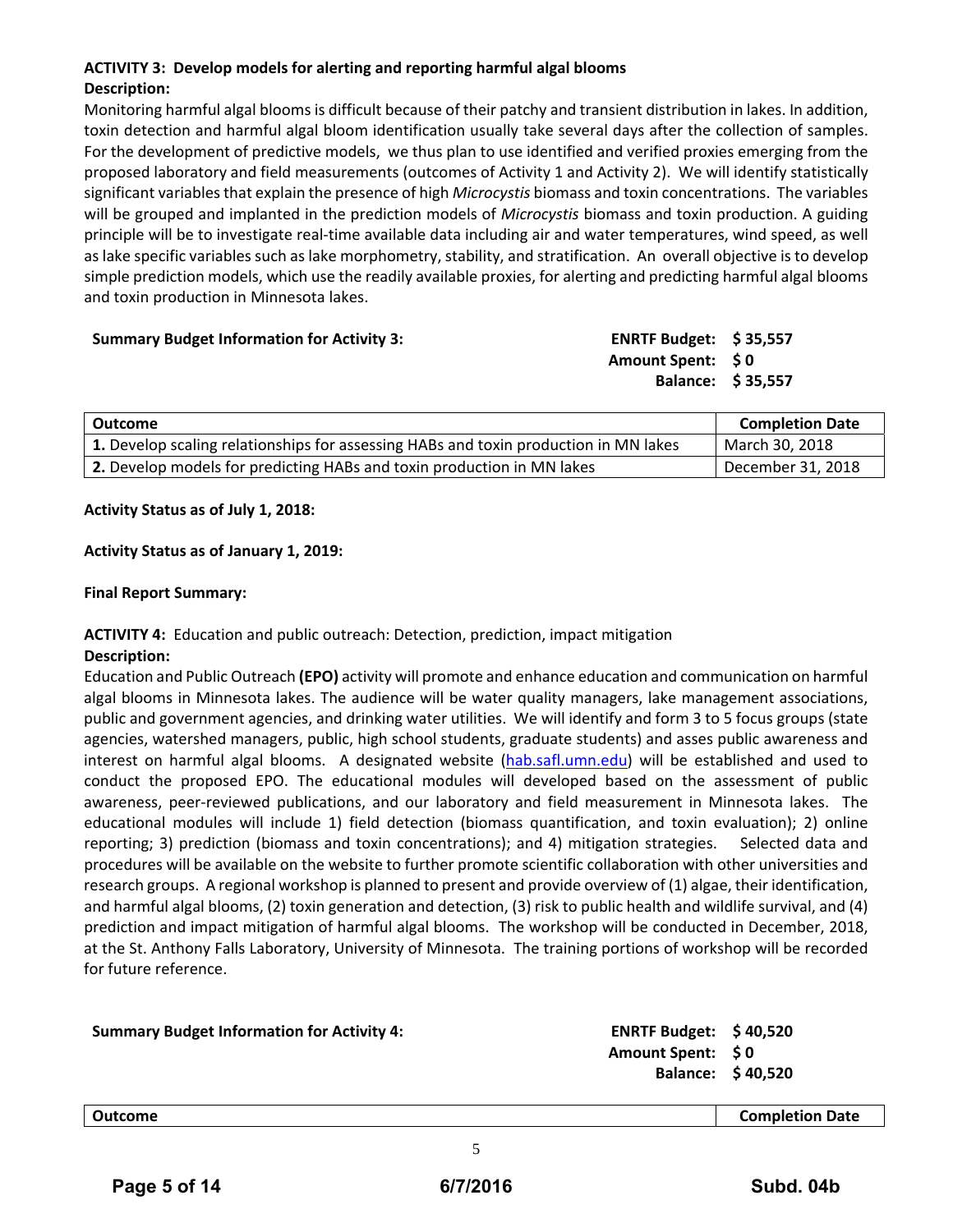| 1. Assess public awareness, establish focus groups, establish project website       | December 31, 2017 |  |
|-------------------------------------------------------------------------------------|-------------------|--|
| hab.safl.umn.edu)                                                                   |                   |  |
| 2. Compile a list of available freshwater HAB educational materials (work other     | May 31, 2018      |  |
| researchers & agencies), including web accessible outreach materials                |                   |  |
| 3. Establishment of educational modules on harmful algal blooms, video development, | Jun 31, 2018      |  |
| and online placement (hab.safl.umn.edu)                                             |                   |  |
| 4. Demonstration and training on detection, prediction, and impact mitigation       | December 31, 2018 |  |
| techniques                                                                          |                   |  |
| 5. Regional workshop at the University of MN: Harmful algal blooms detection,       | December 31, 2018 |  |
| prediction, and mitigation                                                          |                   |  |

## **Activity Status as of January 1, 2018:**

## **Activity Status as of July 1, 2018:**

## **Activity Status as of January 1, 2019:**

**Final Report Summary:**

## **V. DISSEMINATION:**

#### **Description:**

During the duration of project, major research findings will be submitted to peer‐reviewed publications, regional and national conferences with emphasis on harmful algal blooms. The proposed EPO activity will be administrated through the designated website hab.safl.umn.edu. A short 3 minute video will be developed to introduce and promote the project, disseminate awareness on the potential impact of harmful algal blooms, and advocate early detection and mitigation strategies. The video will be posted on the project website (hab.safl.umn.edu, social media) and will be publicly available. The video will be intended for general public with interest in the project. It can also be used as an introduction of the project at City Council, County Commissioners lake associations, or any other agencies or organizational meetings.

#### **Status as of July 1, 2018:**

**Status as of January 1, 2019:**

**Final Report Summary:**

## **VI. PROJECT BUDGET SUMMARY:** **A. ENRTF Budget Overview:**

| <b>Budget Category</b> | \$ Amount | <b>Overview Explanation</b>                      |
|------------------------|-----------|--------------------------------------------------|
| Personnel:             | \$255,661 | Hondzo project manager at 10% FTE year 1 and     |
|                        |           | 5% FTE for year 2 and year 3 (\$39,786); Guala,  |
|                        |           | experimental fluid mechanics, at 5% FTE each     |
|                        |           | year for 3 years (\$20,225); Salomon, toxin      |
|                        |           | measurements, at 3% FTE (\$13,296); Missaghi,    |
|                        |           | education outreach, at 10% FTE for year 2 and    |
|                        |           | year 3 (\$16,442). 1 graduate student (59%)      |
|                        |           | salary, 41% fringe) during year 1 and year 2 for |
|                        |           | 12 months and year 3 for 3 months (\$98,249).    |
|                        |           | 1 undergraduate student (100% salary) 3          |
|                        |           | months for year 1, 2 months for year 2, and 2    |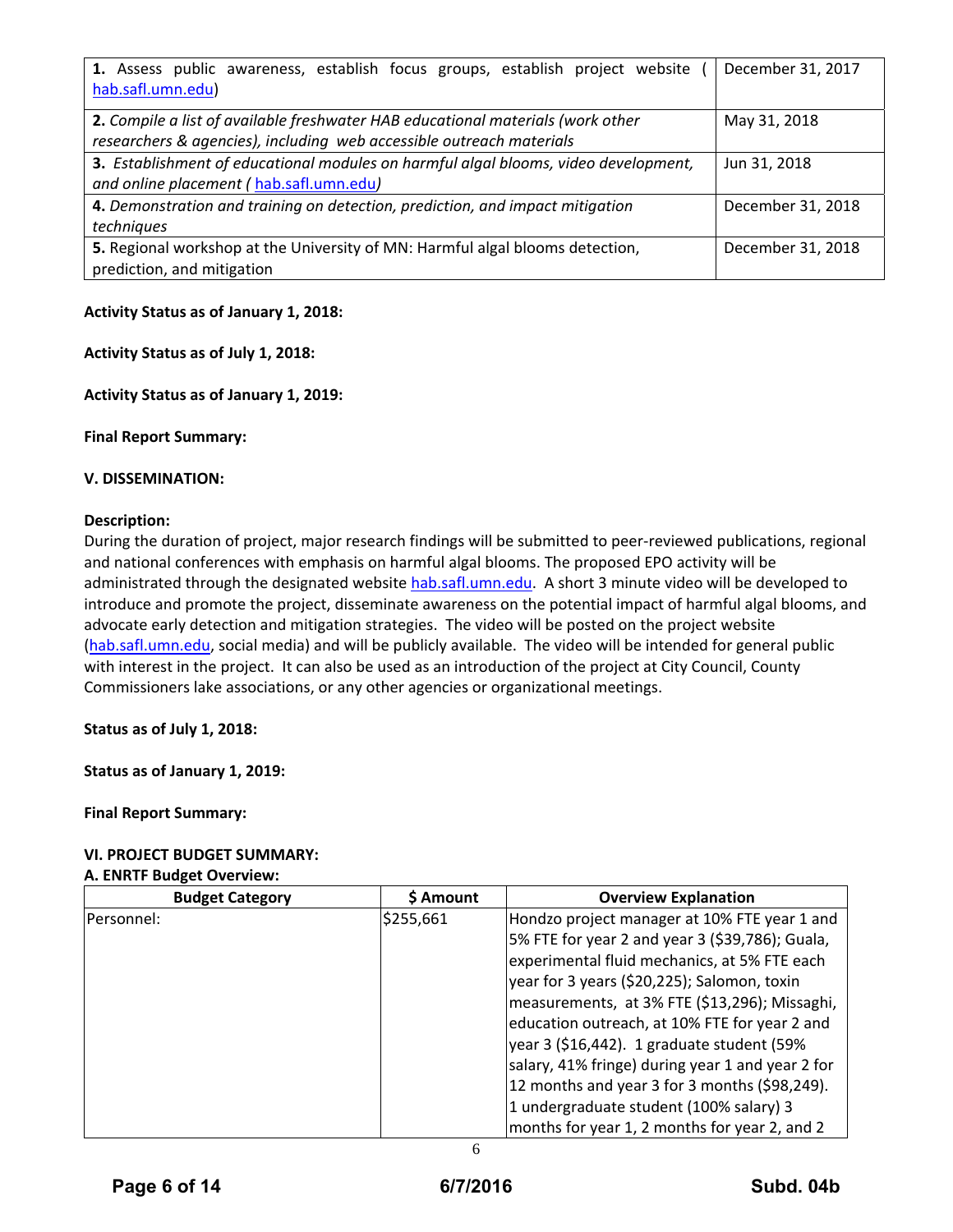|                                               |            | months for year 3 (\$11,360). 1 instrumentation<br>engineer at 15% FTE in year 1 (14,355), 1<br>machinist at 1% FTE in year 1 (\$668), 1 engineer<br>at 4% FTE in year 1 (\$3,033), 1 technician at<br>20% FTE each year for 3 years for detecting<br>microcystis concentrations in field and<br>laboratory water samples, and 1 IT technician at<br>2% FTE for year 2 and year 3 for designing the<br>proposed project website.                                                                                                                                                                                                                                                                                                                                                                                                                                                                                                                                                                                                                                                                                                                                                                                                                                                                                                      |
|-----------------------------------------------|------------|---------------------------------------------------------------------------------------------------------------------------------------------------------------------------------------------------------------------------------------------------------------------------------------------------------------------------------------------------------------------------------------------------------------------------------------------------------------------------------------------------------------------------------------------------------------------------------------------------------------------------------------------------------------------------------------------------------------------------------------------------------------------------------------------------------------------------------------------------------------------------------------------------------------------------------------------------------------------------------------------------------------------------------------------------------------------------------------------------------------------------------------------------------------------------------------------------------------------------------------------------------------------------------------------------------------------------------------|
| Professional/Technical/Service Contracts:  \$ |            | Na                                                                                                                                                                                                                                                                                                                                                                                                                                                                                                                                                                                                                                                                                                                                                                                                                                                                                                                                                                                                                                                                                                                                                                                                                                                                                                                                    |
| Equipment/Tools/Supplies:                     | \$49,000   | General supplies for laboratory and field<br>analyses are quantified based on previous<br>experience. Year 1 (\$21,00) includes laboratory<br>supplies and material needed for the<br>construction of profiler (\$11,000). The supplies<br>for profiler will include the construction of<br>floating raft, temperature sensors, mechanisms<br>for traversing the cyanobacterial profiler, data<br>acquisition boards, wind speed anemometer<br>and wireless data transfer communication<br>supplies. The remaining supplies (\$10,000) for<br>year 1, \$10,000 for year 2, and \$8,000 for year 3<br>will include 1) optical components for PIV/PTV<br>experiments (one fixed focal macro lens, laser<br>mirrors and mounting posts), 2) chemical<br>components for Microcystis laboratory<br>experiments (BG-11 medium, Microcystis<br>culture, nitrogen gas, carbon dioxide gas,<br>acetone, reagents for nutrient analysis,<br>microcystin detection), and 3) parts and labor<br>for laboratory bioreactor modifications and<br>field deployments. Additional supplies and tools<br>will be utilized for the proposed education and<br>public outreach (\$5,000 year 1 and \$5,000 year<br>2). The supplies will include assessment<br>laboratory kits for microcystin detection,<br>chlorophyll detection kits, assessment survey |
| Capital Expenditures over \$5,000:            | \$19,714   | materials, supplies for the proposed workshop.<br>Laboratory fluorometer (Turner Design,<br>chlorophyll, nitrate, and phosphate detection,<br>\$8,792). Cyanobacterial water quality profiler<br>for measuring algal concentration, temperature,<br>oxygen, pH, and underwater light intensity at<br>specified times and water depth increments<br>which are adjustable over the Internet (OTT<br>Hydromet, \$10,922).                                                                                                                                                                                                                                                                                                                                                                                                                                                                                                                                                                                                                                                                                                                                                                                                                                                                                                                |
| Printing:                                     | \$1,000    | Printing expenses will include the proposed<br>assessment surveys, educational summary<br>cards, and the handouts of proposed workshop.                                                                                                                                                                                                                                                                                                                                                                                                                                                                                                                                                                                                                                                                                                                                                                                                                                                                                                                                                                                                                                                                                                                                                                                               |
| Travel Expenses in MN:                        | \$ 513,825 | Travel expenses will include travel to 3                                                                                                                                                                                                                                                                                                                                                                                                                                                                                                                                                                                                                                                                                                                                                                                                                                                                                                                                                                                                                                                                                                                                                                                                                                                                                              |
|                                               |            | designated field sites for profiler deployment                                                                                                                                                                                                                                                                                                                                                                                                                                                                                                                                                                                                                                                                                                                                                                                                                                                                                                                                                                                                                                                                                                                                                                                                                                                                                        |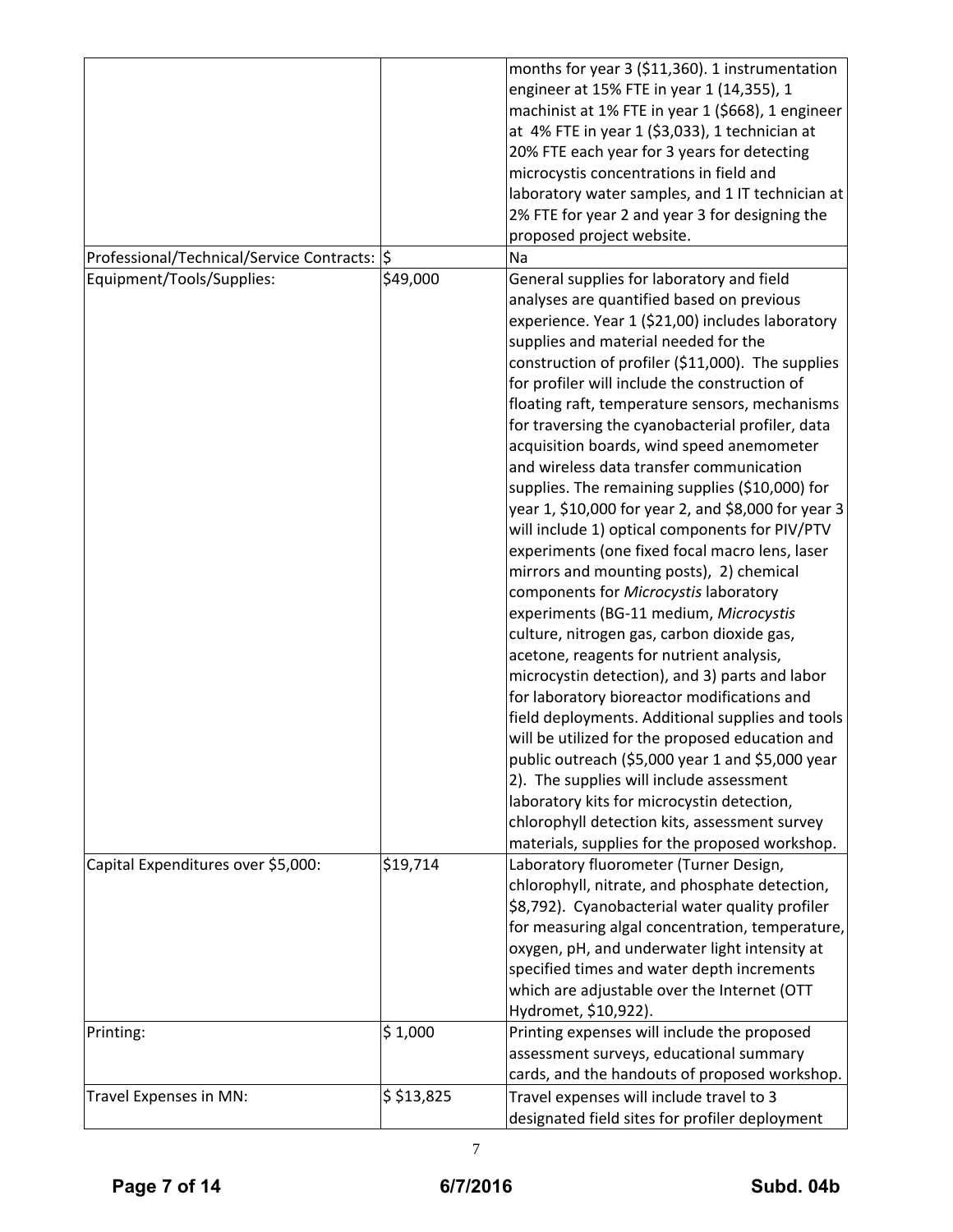|                               |         | and subsequent monitoring efforts (\$2,800 for<br>year 1 (10 daily field visits from Apr-Oct,<br>including expenses for university truck and<br>millage (\$120/day), meal for 4 researchers<br>(\$50/day person)), \$1500 for year 2 (5 daily                                                                                                                                                                                     |
|-------------------------------|---------|-----------------------------------------------------------------------------------------------------------------------------------------------------------------------------------------------------------------------------------------------------------------------------------------------------------------------------------------------------------------------------------------------------------------------------------|
|                               |         | visits), and \$900 for year 3 (4 daily visits).<br>Additional travel expenses for the proposed<br>education and public outreach (\$4,310 for year<br>2 (15 daily trips) and \$4,315 for year 3 (15 daily<br>trips)). The proposed education and public<br>outreach include: assessment surveys for 3<br>focus groups, curriculum development, onsite<br>training, and attending state conference to<br>present research outcomes. |
| Other:                        | \$1,800 | Wireless data download from the proposed<br>field sites to designated project website<br>(hab.safl.umn.edu) at the University of<br>Minnesota.                                                                                                                                                                                                                                                                                    |
| TOTAL ENRTF BUDGET: \$341,000 |         |                                                                                                                                                                                                                                                                                                                                                                                                                                   |

## **Explanation of Use of Classified Staff:**

## **Explanation of Capital Expenditures Greater Than \$5,000:**

A laboratory fluorometer will be used for the proposed analysis of chlorophyll, nitrate and phosphate concentrations in the laboratory and field samples. The cost of equipment with an educational discount is \$8,792 (Turner Designs). A Cyanobacterial autonomous profiler will be used in the field . The profiler can provide cyanobacterial concentration profiles over the lake depth and it will have adjustable sampling times and depths over the Internet. The profiler will have a wireless data transfer with display over the Internet. The cost of profiler with an educational discount is \$10,922 (OTT Hydromet).

## **Number of Full‐time Equivalents (FTE) Directly Funded with this ENRTF Appropriation: 1.5**

## **Number of Full‐time Equivalents (FTE) Estimated to Be Funded through Contracts with this ENRTF Appropriation:** Na

## **B. Other Funds:**

|                           | \$ Amount<br>Proposed | \$ Amount |                    |
|---------------------------|-----------------------|-----------|--------------------|
| <b>Source of Funds</b>    |                       | Spent     | Use of Other Funds |
| Non-state                 |                       |           |                    |
|                           |                       |           |                    |
| <b>State</b>              |                       |           |                    |
|                           |                       |           |                    |
| <b>TOTAL OTHER FUNDS:</b> |                       |           |                    |

## **VII. PROJECT STRATEGY:**

#### **A. Project Partners:**

The project team consists of the Principal Investigator (PI) Prof. Miki Hondzo (University of Minnesota) and Co‐PIs Prof. Michele Guala, Prof. Christine Salomon, and Dr. Shahram Missaghi. Project Partner not receiving funds: Steven Heiskary (Minnesota Pollution Control Agency). This proposed project will be conducted in collaboration with the St. Croix Watershed Station of the Science Museum of Minnesota.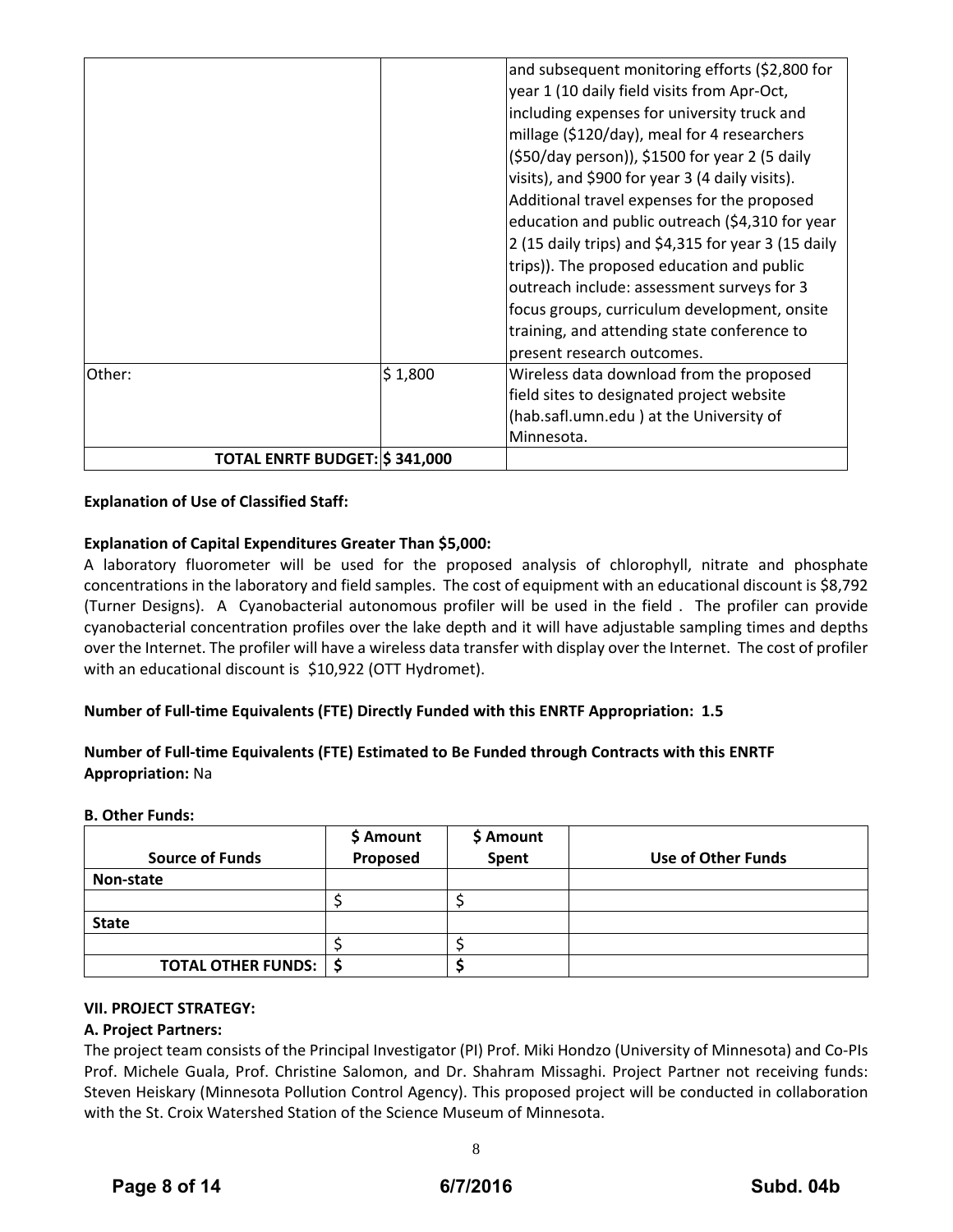## **B. Project Impact and Long‐term Strategy:**

Harmful algal blooms, including the toxin‐producing cyanobacterium *Microcystis* are a global environmental concern worldwide. A key question in the proposed study is: What combination of environmental non‐biological conditions enhances the blooms of *Microcystis* and toxin production in Minnesota lakes? Predictive models of *Microcystis* growth and toxin production in lakes, integrated with the readily available variables including air and water temperatures, wind speed, lake morphometry, lake stability, and stratification meteorological conditions, will be the core of research strategy. The long-term goal will be to build a computational framework over the Internet for alerting and predicting harmful algal blooms and toxin production in Minnesota lakes (*algae tracker*). A similar approach has been used to alert and forecast pollen concentration (*allergy tracker*) by the Internet‐based weather prediction models. The proposed website will be developed to interface with existing resources (LakeFinder from DNR, or MPCA lake website) to assist water quality managers, public, government agencies, and drinking water utilities in the prediction and management of the detrimental impacts of harmful algal blooms in Minnesota lakes.

## **C. Funding History:**

Anne Wilkinson, the National Science Foundation Fellow, has been funded for three years (Sep 2013 to August 2016) to conduct laboratory and field measurements with focus on *Microcystis* bloom in Minnesota lakes. That funding provided a basis for the proposed research. The proposed project will provide 50% research assistantship for Ms. Wilkinson for year 1 and year 2 of project. Anne's PhD thesis is focused on cyanobacterial blooms and microcystin production in Minnesota lakes.

| <b>Funding Source and Use of Funds</b>                          | <b>Funding Timeframe</b> | \$ Amount |
|-----------------------------------------------------------------|--------------------------|-----------|
| Funding History: salary and tuition of NSF-funded student       | Sep 2013-August 2016     | \$154,500 |
| Anne Wilkinson that is currently investigating algal blooms for |                          |           |
| her PhD thesis. The total, for the period prior to the project  |                          |           |
| start date September 2013 to February 2016, is based on the     |                          |           |
| 51,500 yearly NSF contribution                                  |                          |           |

## **VIII. FEE TITLE ACQUISITION/CONSERVATION EASEMENT/RESTORATION REQUIREMENTS:**

## **A. Parcel List: NA**

## **B. Acquisition/Restoration Information: NA**

## **IX. VISUAL COMPONENT or MAP(S):**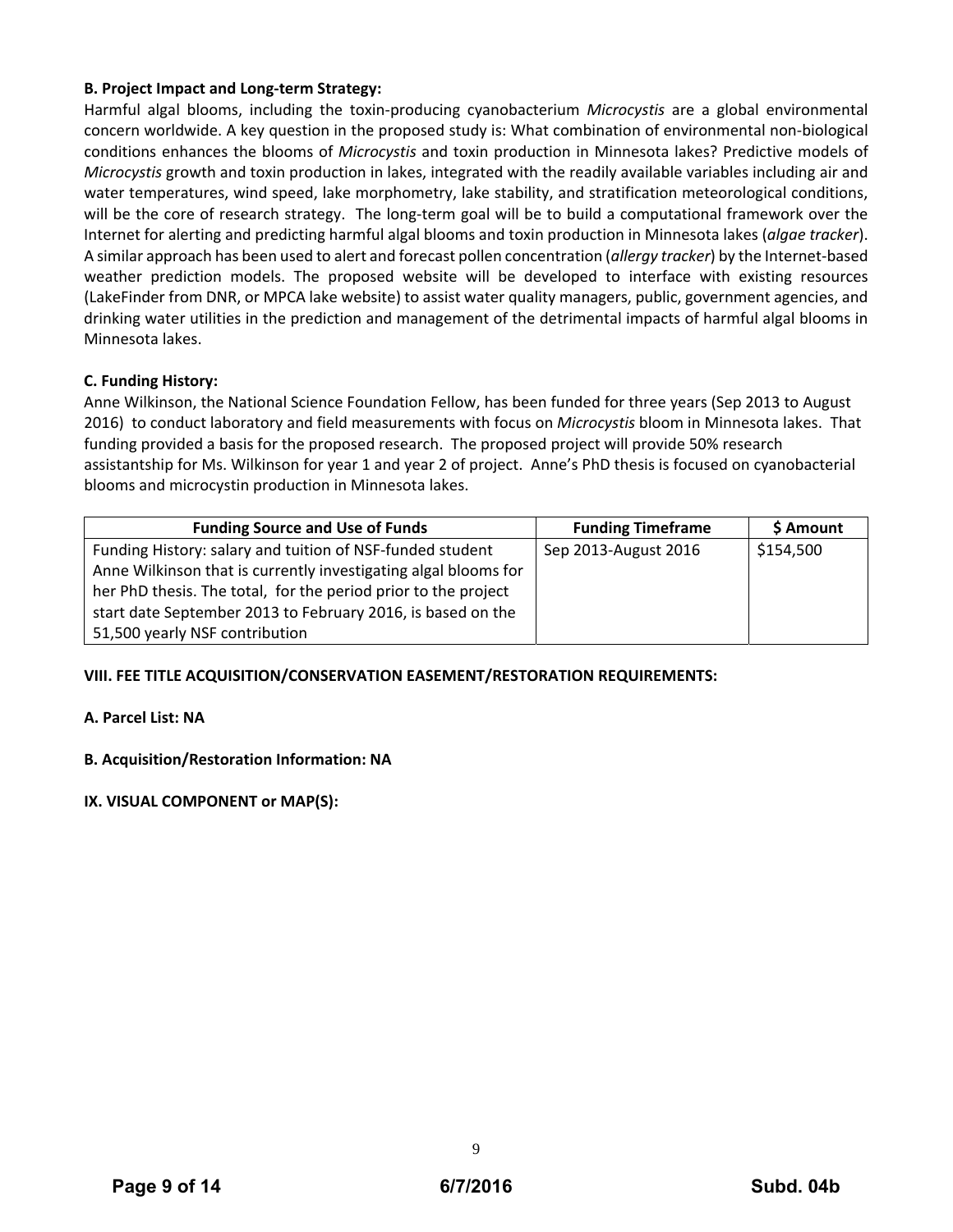

Figure 1. Geographic locations of selected lakes for field measurements (star symbols) and laboratory measurements (SAFL) at the University of Minnesota.

## **X. RESEARCH ADDENDUM:** N/A

#### **XI. REPORTING REQUIREMENTS:**

Periodic work plan status update reports will be submitted no later than July 1, 2016, January 1, 2017, July 1, 2017, January 1, 2018, July 1, 2018, and January 1, 2019. A final report and associated products will be **submitted between June 30 and August 15, 2019.**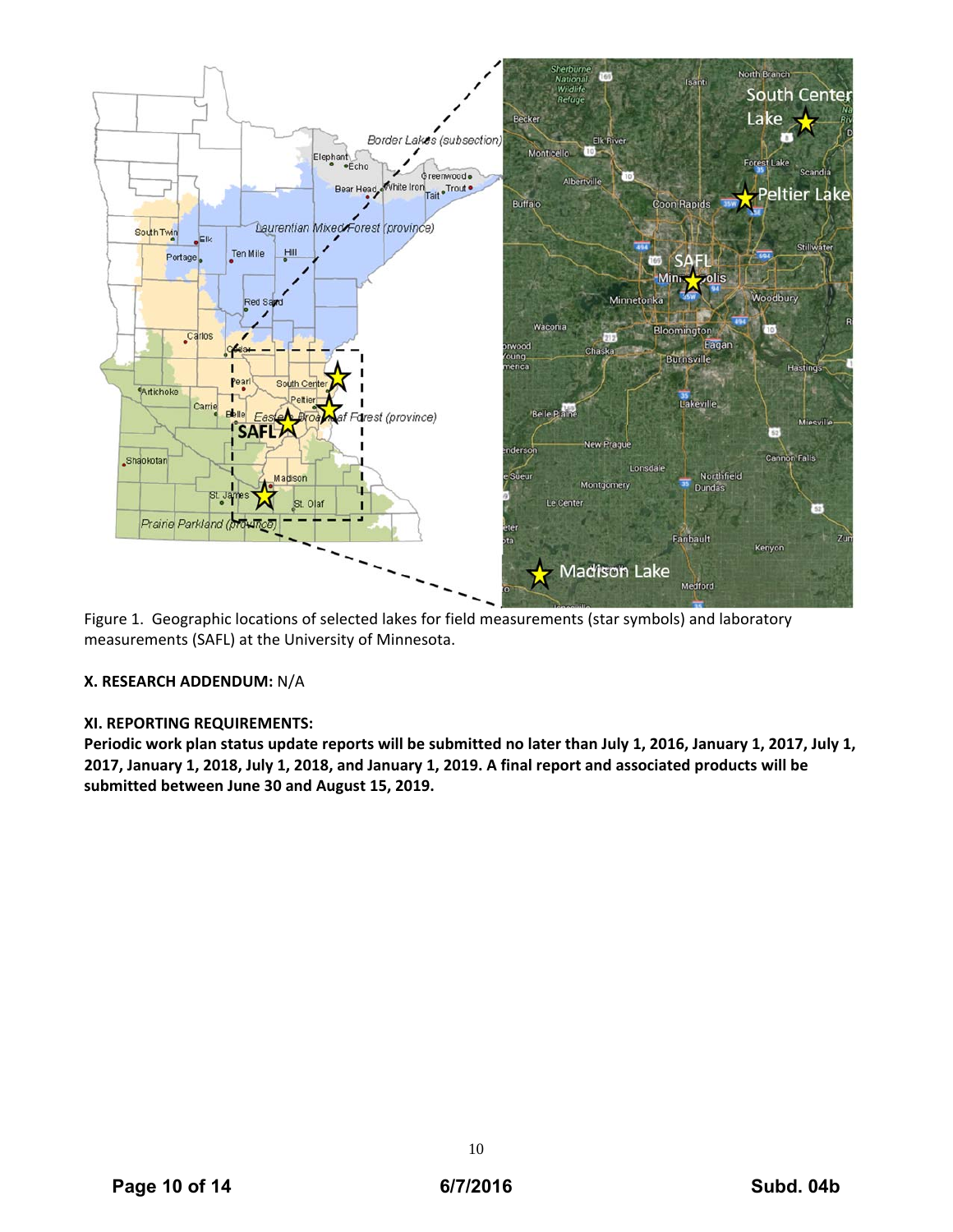#### **Environment and Natural Resources Trust FundM.L. 2016 Project Budget**

**Project Title:** Assessing the Increasing Harmful Algal Blooms in Minnesota Lakes **Legal Citation:** M.L. 2016, Chp. 186, Sec. 2, Subd. 04b **Project Manager:** Miki Hondzo

**Organization:** St. Anthony Falls Laboratory, University of Minnesota

**M.L. 2015, Chp. 76, Sec. 2, Subd. 10 Emerging Issues - Activity 1 - \$71,000**

**M.L. 2016 ENRTF Appropriation: \$** *341,000*

**Project Length and Completion Date: 3.5 years,** *June 30, 2019*

#### **Date of Report:** May 29, 2016



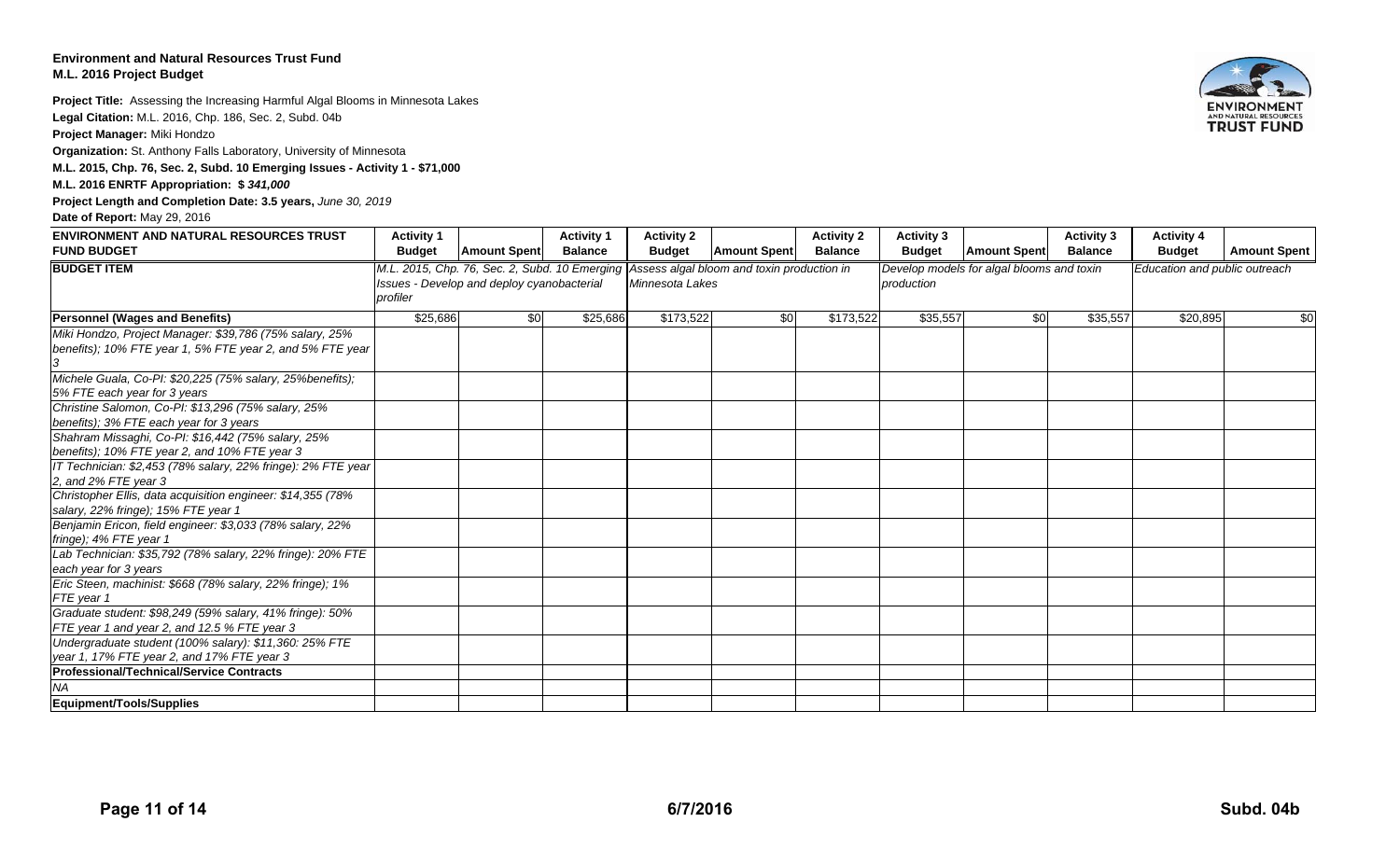| General supplies for laboratory and field analyses are                                                                              | \$21,000 | \$0 | \$21,000 | \$18,000 | $\frac{6}{3}$ | \$18,000 |  | \$10,000 | $\frac{6}{5}$   |
|-------------------------------------------------------------------------------------------------------------------------------------|----------|-----|----------|----------|---------------|----------|--|----------|-----------------|
| quantified based on previous experience. Year 1 (\$21,00)                                                                           |          |     |          |          |               |          |  |          |                 |
| includes laboratory supplies and material needed for the                                                                            |          |     |          |          |               |          |  |          |                 |
| construction of profiler (\$11,000). The supplies for profiler                                                                      |          |     |          |          |               |          |  |          |                 |
| will include the construction of floating raft, temperature                                                                         |          |     |          |          |               |          |  |          |                 |
| sensors, mechanisms for traversing the cyanobacterial                                                                               |          |     |          |          |               |          |  |          |                 |
|                                                                                                                                     |          |     |          |          |               |          |  |          |                 |
| profiler, data acquisition boards, wind speed anemometer<br>and wireless data transfer communication supplies. The                  |          |     |          |          |               |          |  |          |                 |
|                                                                                                                                     |          |     |          |          |               |          |  |          |                 |
| remaining supplies $(\$10,000)$ for year 1, $\$10,000$ for year 2,<br>and \$8,000 for year 3 will include 1) optical components for |          |     |          |          |               |          |  |          |                 |
| PIV/PTV experiments (one fixed focal macro lens, laser                                                                              |          |     |          |          |               |          |  |          |                 |
| mirrors and mounting posts), 2) chemical components for                                                                             |          |     |          |          |               |          |  |          |                 |
| Microcystis laboratory experiments (BG-11 medium,                                                                                   |          |     |          |          |               |          |  |          |                 |
| Microcystis culture, nitrogen gas, carbon dioxide gas,                                                                              |          |     |          |          |               |          |  |          |                 |
| acetone, reagents for nutrient analysis, microcystin                                                                                |          |     |          |          |               |          |  |          |                 |
| detection), and 3) parts and labor for laboratory bioreactor                                                                        |          |     |          |          |               |          |  |          |                 |
| modifications and field deployments. Additional supplies and                                                                        |          |     |          |          |               |          |  |          |                 |
| tools will be utilized for the proposed education and public                                                                        |          |     |          |          |               |          |  |          |                 |
| outreach (\$5,000 year 1 and \$5,000 year 2). The supplies                                                                          |          |     |          |          |               |          |  |          |                 |
| will include assessment laboratory kits for microcystin                                                                             |          |     |          |          |               |          |  |          |                 |
| detection, chlorophyll detection kits, assessment survey                                                                            |          |     |          |          |               |          |  |          |                 |
| materials, supplies for the proposed workshop                                                                                       |          |     |          |          |               |          |  |          |                 |
|                                                                                                                                     |          |     |          |          |               |          |  |          |                 |
|                                                                                                                                     |          |     |          |          |               |          |  |          |                 |
| Capital Expenditures Over \$5,000                                                                                                   |          |     |          |          |               |          |  |          |                 |
| Laboratory fluorometer (Turner Design, chlorophyll, nitrate,                                                                        | \$19,714 | \$0 | \$19,714 |          |               |          |  |          |                 |
| and phosphate detection, \$8,792). Cyanobacterial water                                                                             |          |     |          |          |               |          |  |          |                 |
| quality profiler for measuring algal concentration,                                                                                 |          |     |          |          |               |          |  |          |                 |
| temperature, oxygen, pH, and underwater light intensity at                                                                          |          |     |          |          |               |          |  |          |                 |
| specified times and water depth increments which are                                                                                |          |     |          |          |               |          |  |          |                 |
| adjustable over the Internet (OTT Hydromet, \$10,922)                                                                               |          |     |          |          |               |          |  |          |                 |
|                                                                                                                                     |          |     |          |          |               |          |  |          |                 |
| <b>Fee Title Acquisition</b>                                                                                                        |          |     |          |          |               |          |  |          |                 |
| NA                                                                                                                                  |          |     |          |          |               |          |  |          |                 |
| <b>Easement Acquisition</b>                                                                                                         |          |     |          |          |               |          |  |          |                 |
| <b>NA</b>                                                                                                                           |          |     |          |          |               |          |  |          |                 |
| <b>Professional Services for Acquisition</b>                                                                                        |          |     |          |          |               |          |  |          |                 |
| List costs associated with fee title and easement acquisition                                                                       |          |     |          |          |               |          |  |          |                 |
| transactions. Indicate expected number of transactions and                                                                          |          |     |          |          |               |          |  |          |                 |
| average costs per transaction.                                                                                                      |          |     |          |          |               |          |  |          |                 |
| <b>Printing</b>                                                                                                                     |          |     |          |          |               |          |  |          |                 |
| Printing coasts are associated with Activity 4 (Education and                                                                       |          |     |          |          |               |          |  | \$1,000  | $\overline{30}$ |
| Public Outreach) including assesment survey handouts,                                                                               |          |     |          |          |               |          |  |          |                 |
| educational summary cards, and the handouts of proposed                                                                             |          |     |          |          |               |          |  |          |                 |
| workshop                                                                                                                            |          |     |          |          |               |          |  |          |                 |
| <b>Travel expenses in Minnesota</b>                                                                                                 |          |     |          |          |               |          |  |          |                 |